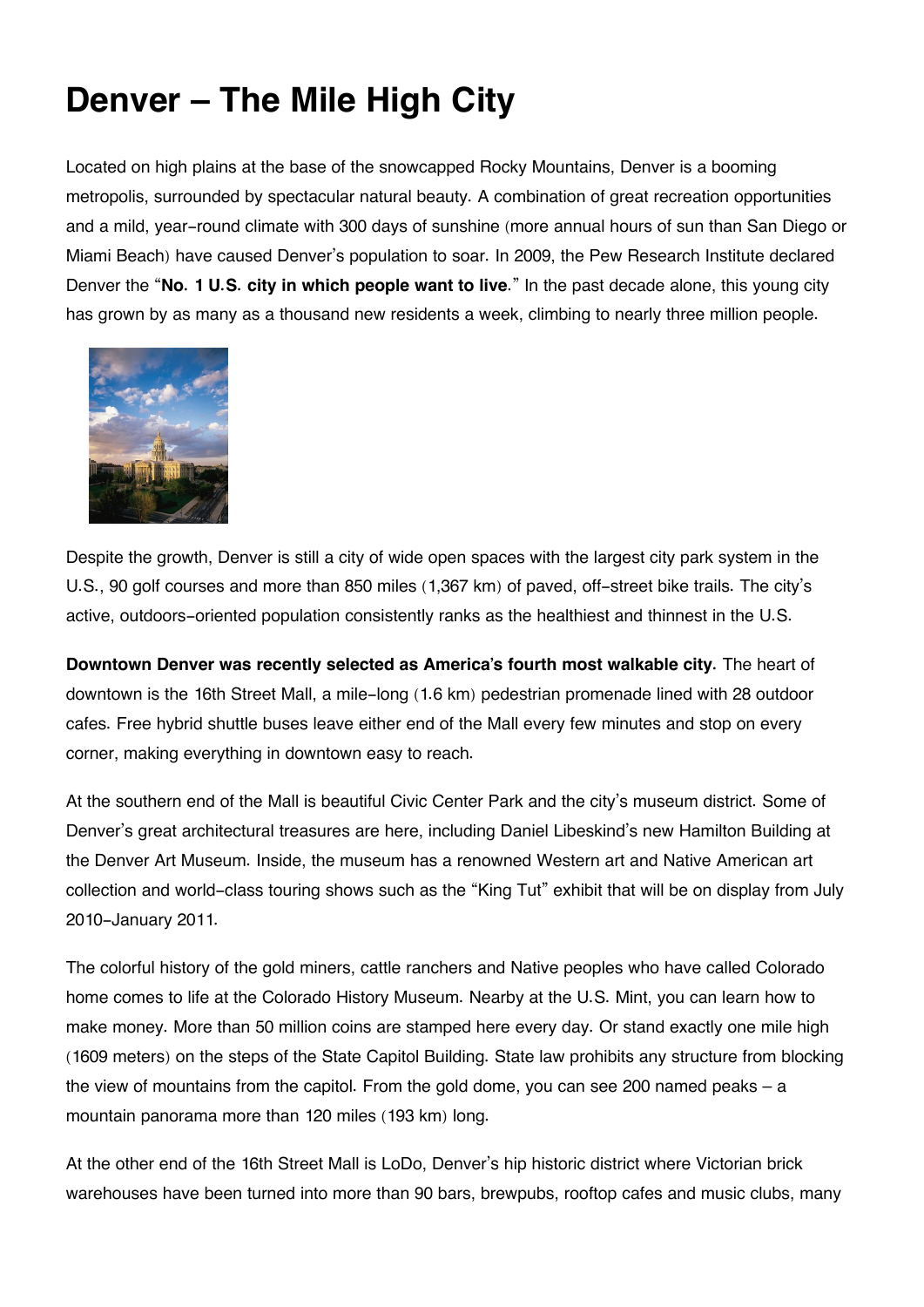of them surrounding Coors Field – the 50,000-seat home of Denver's baseball team, the Colorado Rockies.

Denver has a record eight professional sports teams playing in six new sports stadiums, one reason why it was recently picked as America's No. 1 sports city.



But Denver is also experiencing a cultural renaissance. The Denver Performing Arts Complex is the second largest in the United States with a new opera house recently opened and a new symphony hall on the way. The 10 theaters here can seat 10,000 people for Broadway theater, dance, opera and symphony. Metro Denver collects more public money for the arts per capita than any other American city. The recently opened Museum of Contemporary Art I Denver was designed by David Adjaye, and the city recently broke ground on a new art museum celebrating the works of Clyfford Still.

In Denver, you are never far from nature. The Denver Zoo has more than 4,000 animals on lovely grounds in City Park. Nearby, the massive Denver Museum of Nature & Science is the fourth largest museum in the United States, a sprawling complex with everything from dinosaurs to the world's most advanced digital planetarium. The Denver Botanic Gardens is ranked as one of the top five botanic gardens in the U.S., while the Downtown Aquarium has sharks, sting rays and thousands of colorful fish.

For a "green" experience, the National Renewable Energy Center is the principal research center in the U.S. studying renewable energy and has a fascinating museum, while the National Center for Atmospheric Research in nearby Boulder is the primary U.S. facility for the study of global warming and it too has an museum with interactive exhibits.

Shoppers head to the Cherry Creek Shopping District, where 500 stores make this the largest and most varied shopping experience between St. Louis and San Francisco. Located just three miles from downtown, Cherry Creek offers everything from Nordstrom and Neiman Marcus to one-of-a-kind boutiques, galleries and jewelry stores, all in a deluxe upscale mall or on pleasant tree-lined streets.